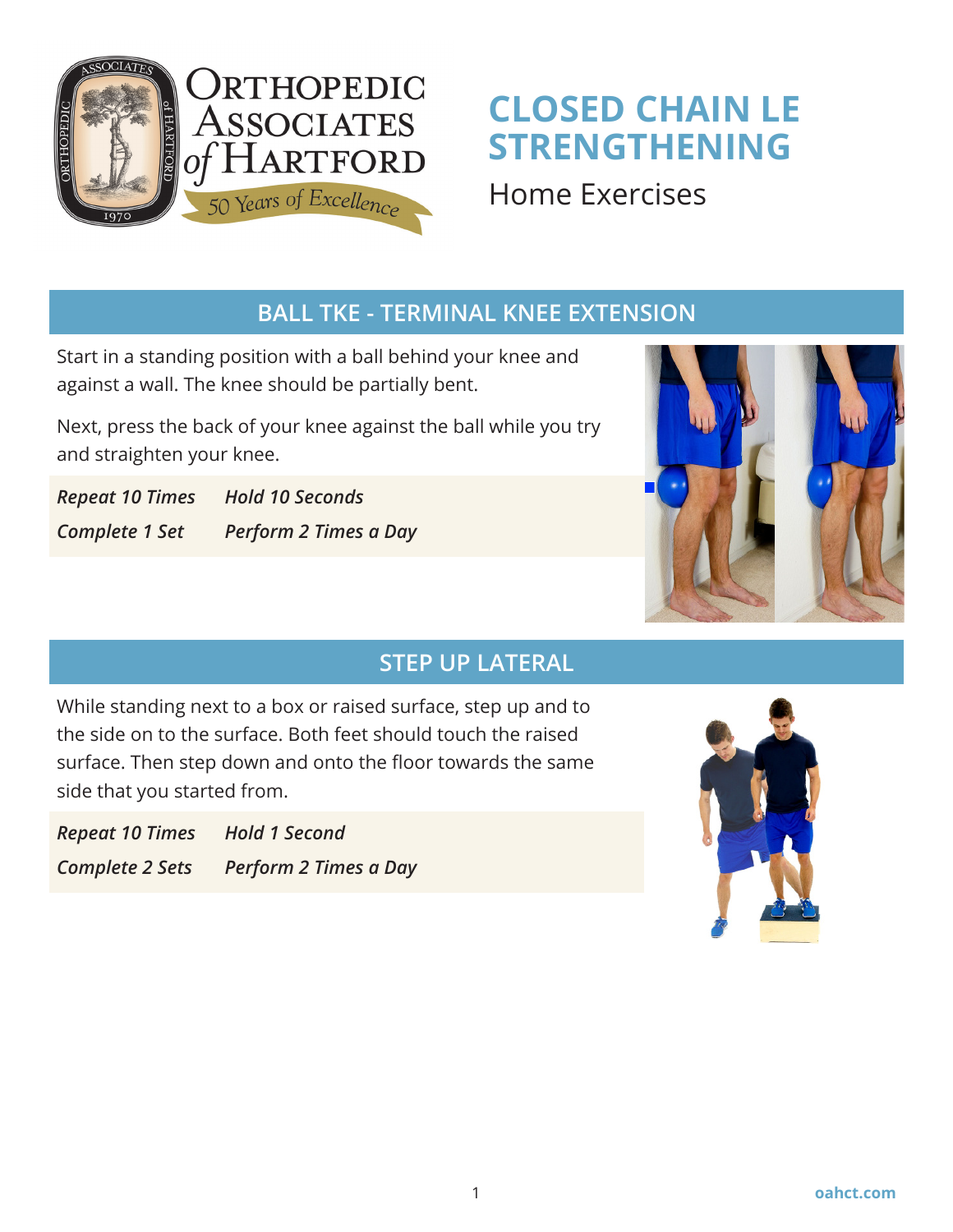# 2



#### Leaning up against a wall or closed door on your back, slide your body downward and then return back to upright position.

A door was used here because it was smoother and had less friction than the wall.

Knees should bend in line with the 2nd toe and not pass the front of the foot.

*Repeat 5 Times Hold 20 Seconds Complete 1 Set Perform 2 Times a Day*

#### **STANDING HEEL RAISES - SINGLE LEG**

**WALL SQUATS**

While standing on one leg, raise up on your toes as you lift your heel off the ground.

*Repeat 10 Times Hold 1 Second*

*Complete 3 Sets Perform 2 Times a Day*



#### **SIDESTEPPING**

Start: Partial squat position with feet together

Movement: Move laterally separating your feet and then bringing them back together.

\*Note-Mark off 15-20 ft up and back is one lap, maintain a partial squat position and build up your speed.

*Repeat 5 Times Perform 2 Times a Day*



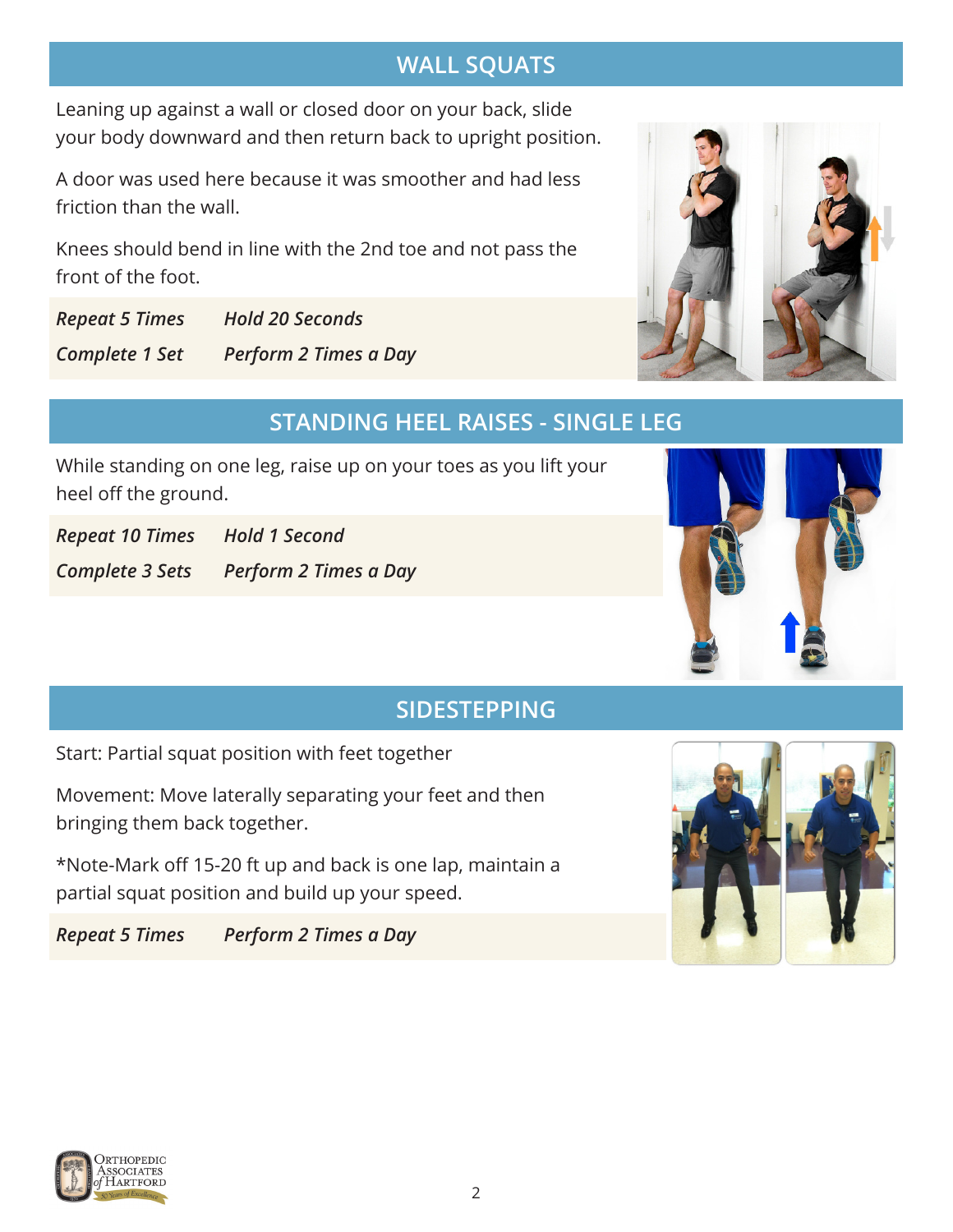#### **LATERAL LUNGE - ALTERNATE**

Stand with a small space between feet. Next, step to the side and bend that knee in to a lunge position. As the knee bends Lower your bottom down towards the floor. Keep knees in line with toes. You can raise your arms forward with each knee bend for a counter balance.

Return to original position and repeat on the other side.

*Repeat 10 Times Hold 3 Seconds Complete 2 Sets Perform 2 Times a Day*

#### **POSTERIOR (BACKWARD) LUNGE**

Start by standing with feet hip width apart. Step back with one leg and bend both knees as you lower your body weight towards the ground. Try to keep your chest up. Your back knee should go straight down towards the floor, maintaining your thigh perpendicular with the floor. Return to start position and repeat.

*Repeat 10 Times Complete 2 Sets Perform 2 Times a Day*

#### **AIR SQUAT**

Stand with feet shoulder width apart and toes pointed forward to slightly turned out. Bend knees and lower buttock towards floor keeping your back straight and bending at your hips. Allow your arms to raise up forward as you lower down and then return arms to side as you straight back up.

Your buttock should lower behind your feet as if you are going to sit on a chair. Emphasize your weight going through your heels.

For good knee alignment, do not let your knees pass in front of your toes and keep your knee in line with your 2nd toe (next to the big toe) as it bends.

*Repeat 10 Times Hold 2 Seconds Complete 2 Sets Perform 2 Times a Day*